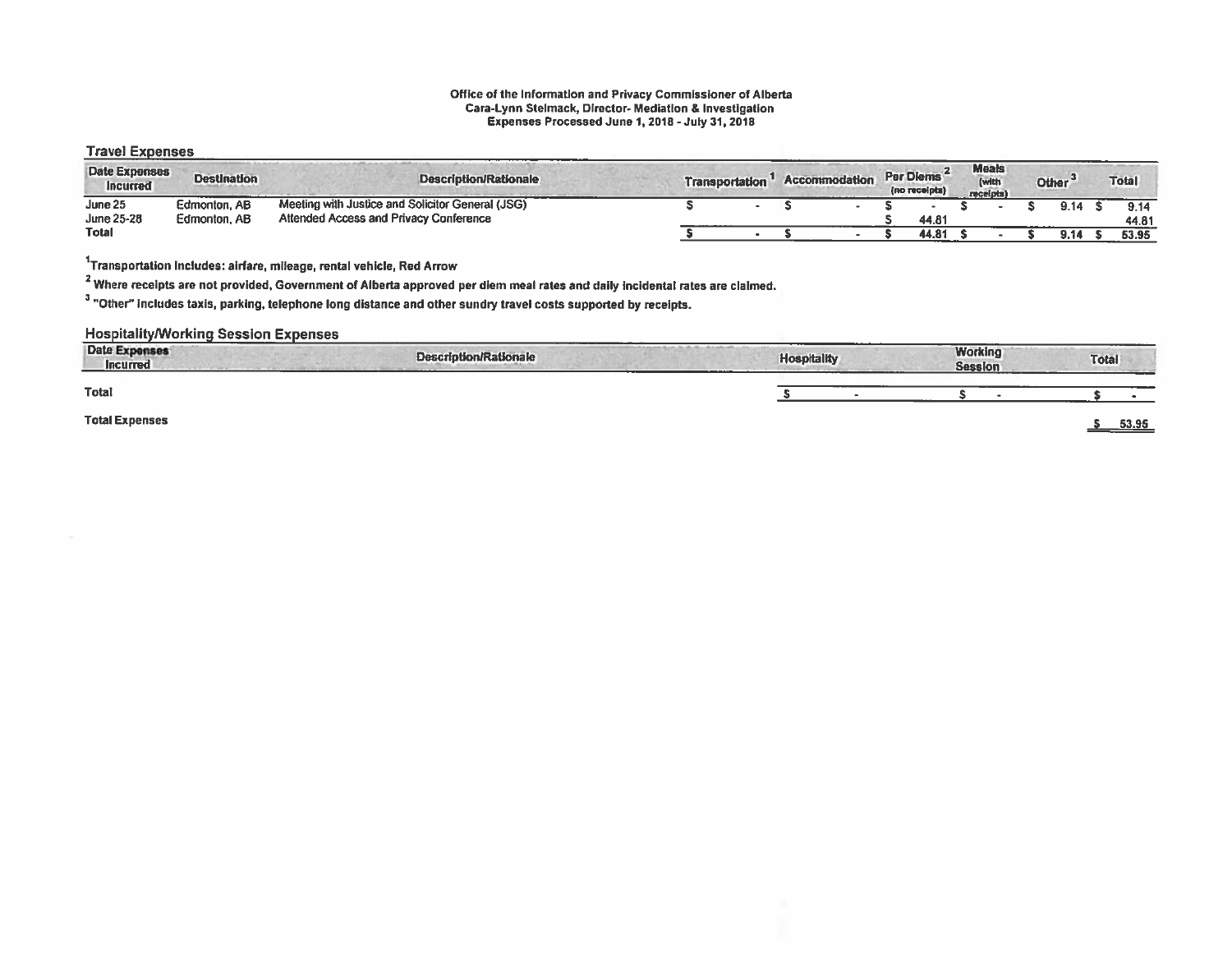

 $e=\frac{\pi}{2}+\frac{1}{2}$ t

$$
\begin{array}{r}\n# 9.60 \text{Tascu} \\
 \hline\n 146 \text{Jub} G556\n \end{array}
$$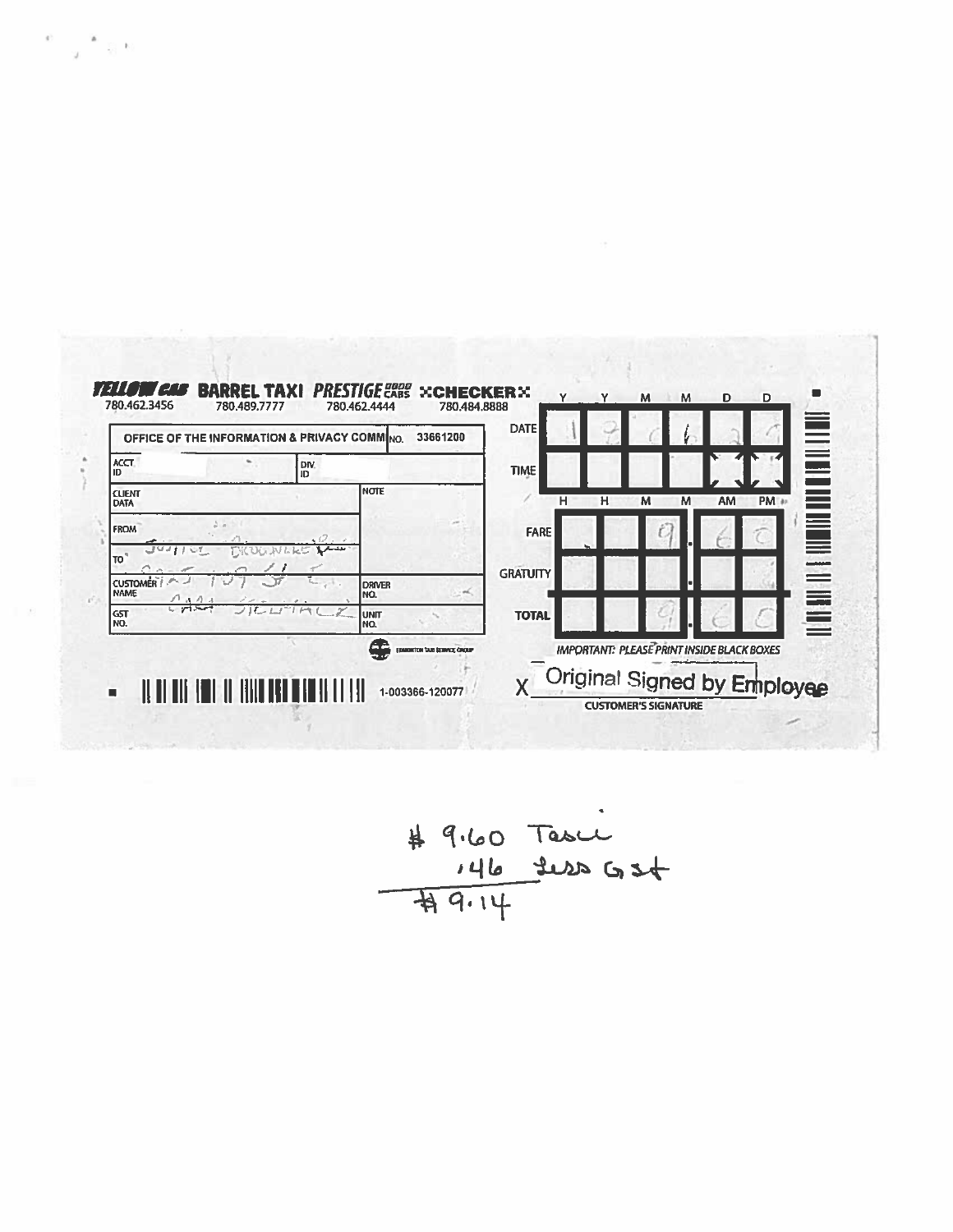### Office of the Information and Privacy Commissioner of Alberta Cara-Lynn Stelmack, Director- Mediation & Investigation Expenses Processed August 1,2018 -September 30, 2018

### **Travel Expenses**

| <b>Date Expenses</b><br>Inclined | <b>Destination</b> | <b>Description/Rationale</b>                                              | Transportation | <b>Accommodation</b> | <b>Per Diems</b><br>(no receipts) | <b>Meals</b><br>Actual A<br>receipts) | Other <sup>3</sup> | <b>Total</b> |
|----------------------------------|--------------------|---------------------------------------------------------------------------|----------------|----------------------|-----------------------------------|---------------------------------------|--------------------|--------------|
| <b>June 25-28</b>                | Edmonton, AB       | <b>Attended Access and Privacy Conference</b>                             | 150.51         | 368.50               |                                   |                                       | 54.76              | 573.77       |
| Aug 31                           | Edmonton, AB       | To conduct interviews in Edmonton (other expenses will be reported in the |                |                      |                                   |                                       |                    |              |
|                                  |                    | next period).                                                             | 144.76         |                      |                                   |                                       |                    | 144.76       |
| <b>Total</b>                     |                    |                                                                           | 295.27         | 368.50               |                                   |                                       | 54.76              | 718.53       |

 $1$ Transportation includes: airfare, mileage, rental vehicle, Red Arrow

<sup>2</sup> Where receipts are not provided, Government of Alberta approved per diem meal rates and daily incidental rates are claimed.

<sup>3</sup> "Other" includes taxis, parking, telephone long distance, gas and other sundry travel costs supported by receipts.

| <b>Date Expenses</b><br>Incurred | <b>Description/Rationale</b><br>The company of the company of | Hospitality | 1.80 AD-R 1.8 - 904 MM<br><b>Working</b><br><b>Session</b> | ------<br><b>Total</b> |
|----------------------------------|---------------------------------------------------------------|-------------|------------------------------------------------------------|------------------------|
| <b>Total</b>                     |                                                               | ---------   |                                                            |                        |
| <b>Total Expenses</b>            |                                                               |             |                                                            | 718.53                 |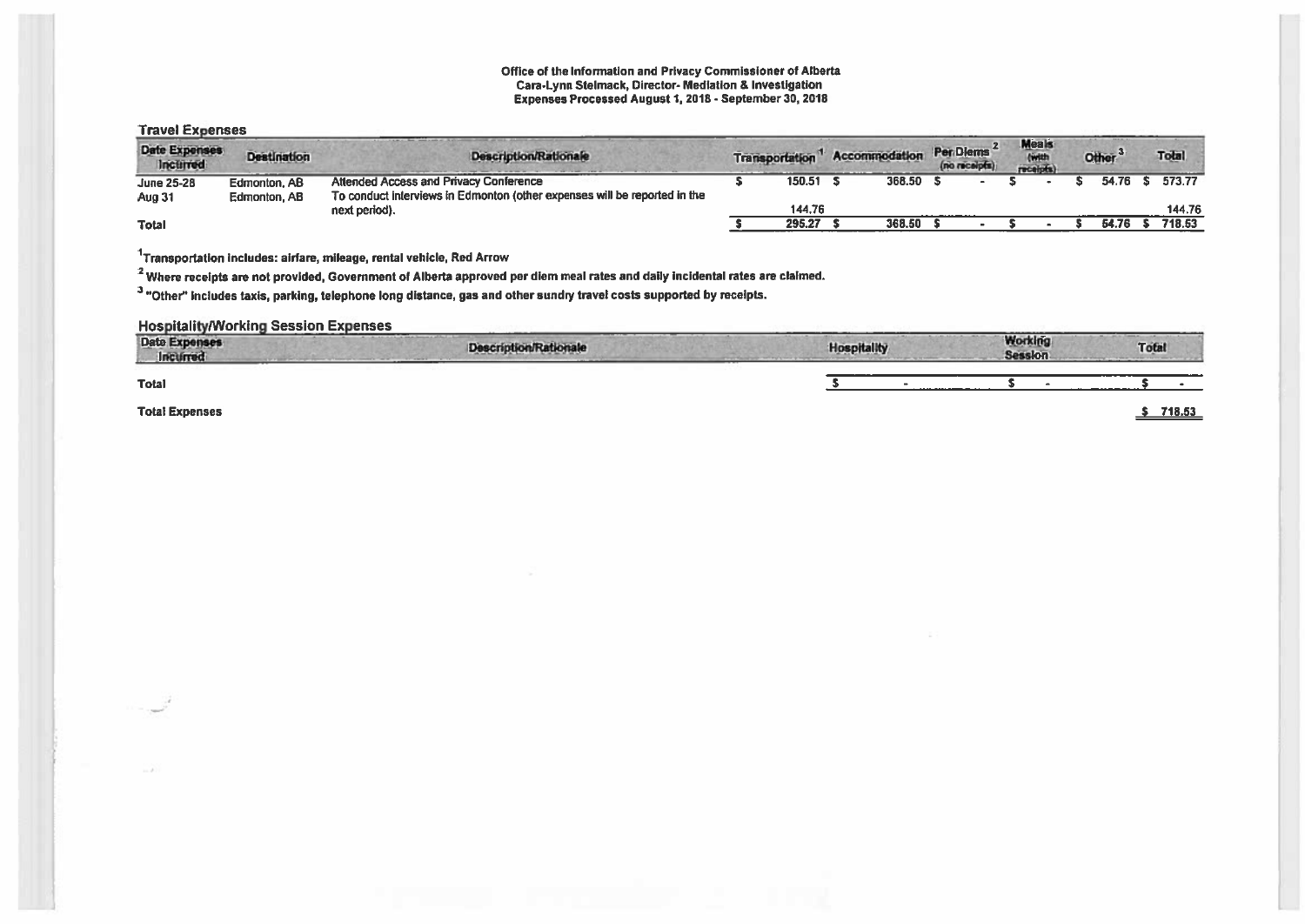é.

### ENTERPRISE RENT <sup>A</sup> CAR, 1036- <sup>9</sup> AVENUE SW, CALGARY, AD TZP1L9 (403) 212-5232

### RENTAL AGREEMENT REF# 111207 2PS255

RENTER

### SUMMARY OF CHARGES

| STELMACK, CARA                          | <b>Charge Description</b>                                             | Date            | <b>Quantity Per</b> |                       | Rate    | Total    |
|-----------------------------------------|-----------------------------------------------------------------------|-----------------|---------------------|-----------------------|---------|----------|
|                                         | TIME & DISTANCE                                                       | 25/06 - 28/06   |                     | DAY                   | \$49.00 | \$147.00 |
| <b>DATE &amp; TIME OUT</b>              | <b>REFUELING CHARGE</b>                                               | $25/06 - 28/06$ |                     |                       |         | \$0.00   |
| 25/06/2018 09:09 AM<br>DATE & TIME IN   |                                                                       |                 |                     | Subtotal:             |         | \$147.00 |
| 28/06/2018 08:27 AM                     | <b>Taxes &amp; Surcharges</b><br>GOODS AND SERVICES TAX 25/06 - 28/06 |                 |                     |                       | 5%      |          |
|                                         | <b>VEHICLE LICENSE FEE</b>                                            |                 |                     |                       |         | \$7.53   |
| <b>BILLING CYCLE</b><br>24-HOUR         | <b>RECOVERY</b>                                                       | $25/06 - 28/06$ |                     | DAY                   | \$1.17  | \$3.51   |
|                                         |                                                                       |                 |                     | <b>Total Charges:</b> |         | \$158.04 |
| <b>CAR CLASS CHARGED</b><br><b>CFAR</b> | <b>Total Estimated Amount Due</b>                                     |                 |                     |                       |         | \$158.04 |

#### VEH #1 2018 BL'<sup>th</sup> fnco 1SB2 PAYMENT INFORMATION VIN# AMOUNT PAID TYPE \$158.04 MasterCard

LIC# KM DRIVEN 387 CAR CLASS: CFAR

### **CREDIT CARD NIIMBER** xxxxxxxxx



Rental - meeting with ISG<br>and to accord fre Pconf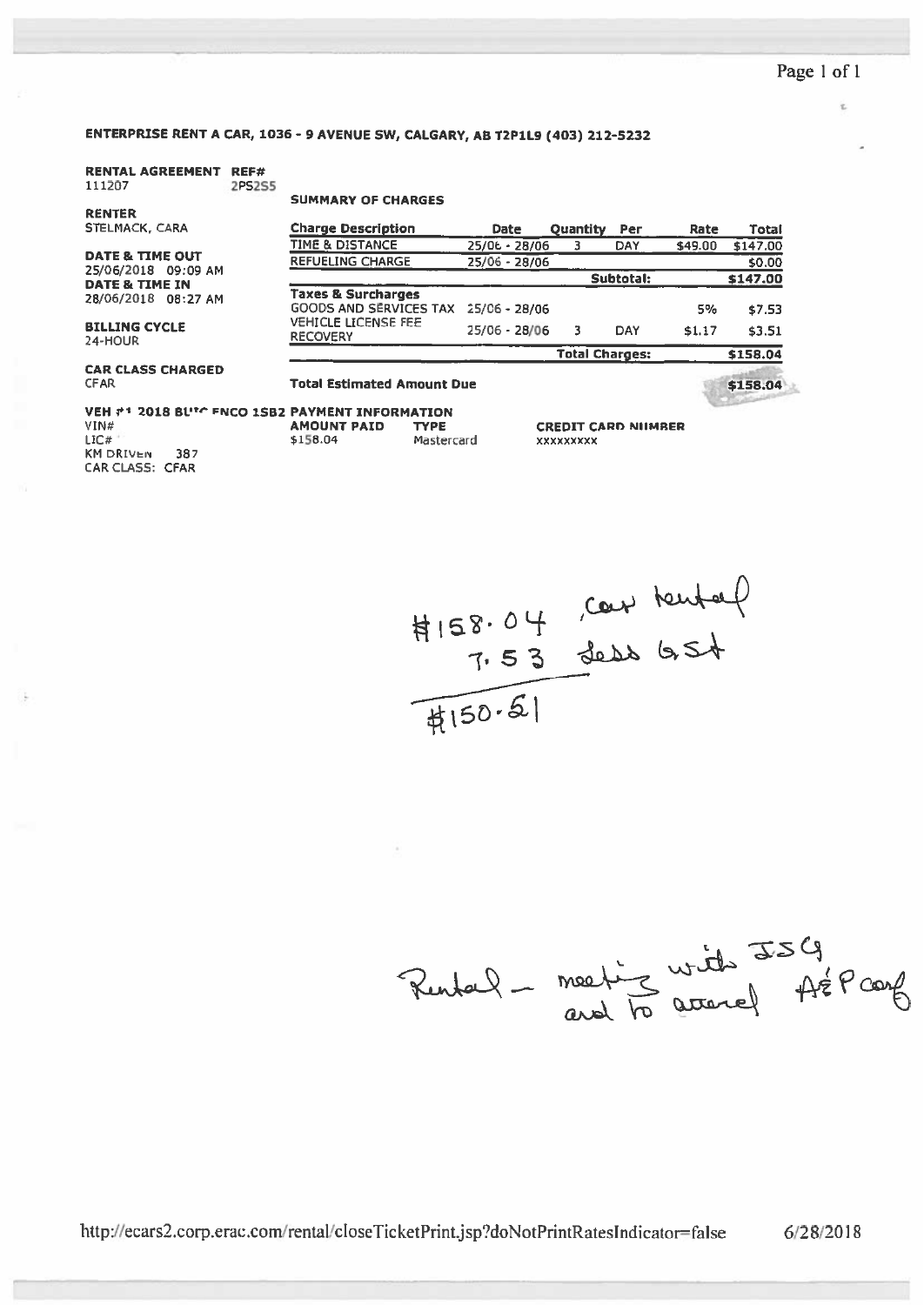River Cree Resort & Casino 300 EAST LAPOTAC BLVD PC BOX 179 ENOCH As T7X3Y3 1-780484-2121

| Stelmack, Mr Cara   |                |                                  |                  |        |                  | <b>Confirmation Number:</b> | 61175857-1     |
|---------------------|----------------|----------------------------------|------------------|--------|------------------|-----------------------------|----------------|
| 2460 801 6 Ave Sw   |                |                                  |                  |        |                  | <b>Room Number:</b>         | 7024           |
| Calgary, AB T2P 3W2 |                |                                  |                  |        |                  | Room Type:                  | <b>GK</b>      |
|                     |                |                                  |                  |        |                  | No. of Guests: 1            |                |
| TAX ID              | <b>ARRIVAL</b> |                                  | <b>DEPARTURE</b> |        | <b>RATE PLAN</b> |                             | <b>ACCOUNT</b> |
|                     | 06/25/2018     |                                  | 06/27/2018       |        | <b>MERF</b>      |                             |                |
| DATE                | CODE           | <b>DESCRIPTION</b>               |                  |        |                  |                             | AMOUNT (CAD)   |
| 06/25/2018          | <b>RMCH</b>    | Room Charge                      |                  |        |                  |                             | 172.00         |
| 06/25/2018          | <b>DMF</b>     | <b>Destination Marketing Fee</b> |                  |        |                  |                             | 5.16           |
| 06/25/2018          | <b>GST</b>     | <b>GST</b>                       |                  |        |                  |                             | 8.86           |
| 06/25/2018          | <b>TL</b>      | <b>Tourism Levy</b>              |                  |        |                  |                             | 7.09           |
| 06/26/2018          | <b>RMCH</b>    | Room Charge                      |                  |        |                  |                             | 172.00         |
| 06/26/2018          | <b>DMF</b>     | <b>Destination Marketing Fee</b> |                  |        |                  |                             | 5.16           |
| 06/26/2018          | <b>GST</b>     | <b>GST</b>                       |                  |        |                  |                             | 8.86           |
| 06/26/2018          | TL.            | <b>Tourism Levy</b>              |                  |        |                  |                             | 7.09           |
| 06/27/2018          | <b>MAST</b>    | MasterCard **********            |                  |        |                  |                             | (386, 22)      |
|                     |                |                                  |                  |        |                  | <b>TOTAL DUE:</b>           | 0.00           |
| <b>TERMS/</b>       |                |                                  |                  |        |                  |                             |                |
| <b>SIGNATURE /</b>  |                |                                  |                  | DATE / |                  |                             |                |

7, 7 2  $8.50$ 

Hotel meeting with JSG<br>and to accound ASP care

07/06/2018 **River Cree Resort & Casino** River Cree Resort & Casino **Page 1** 

 $\overline{1}$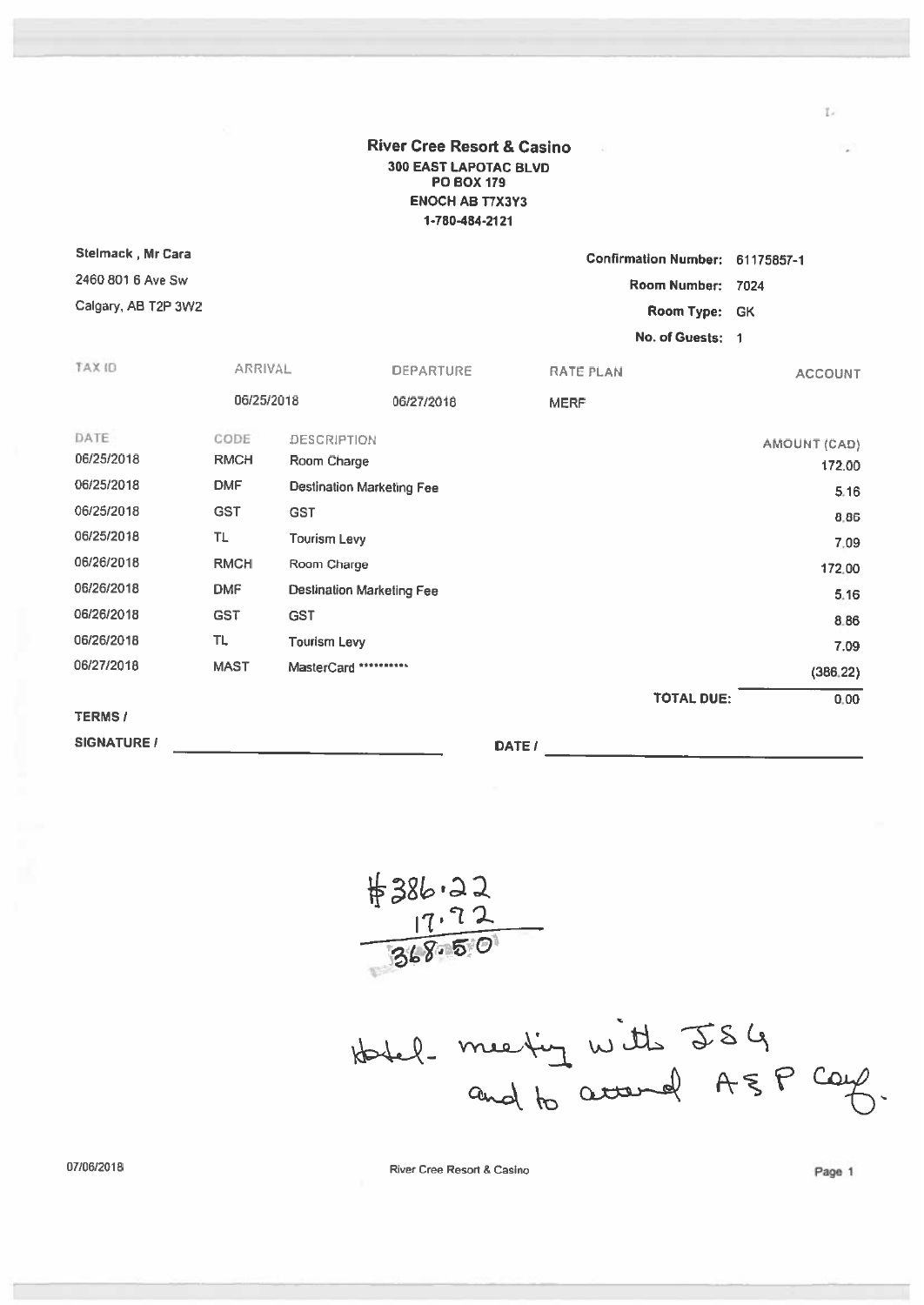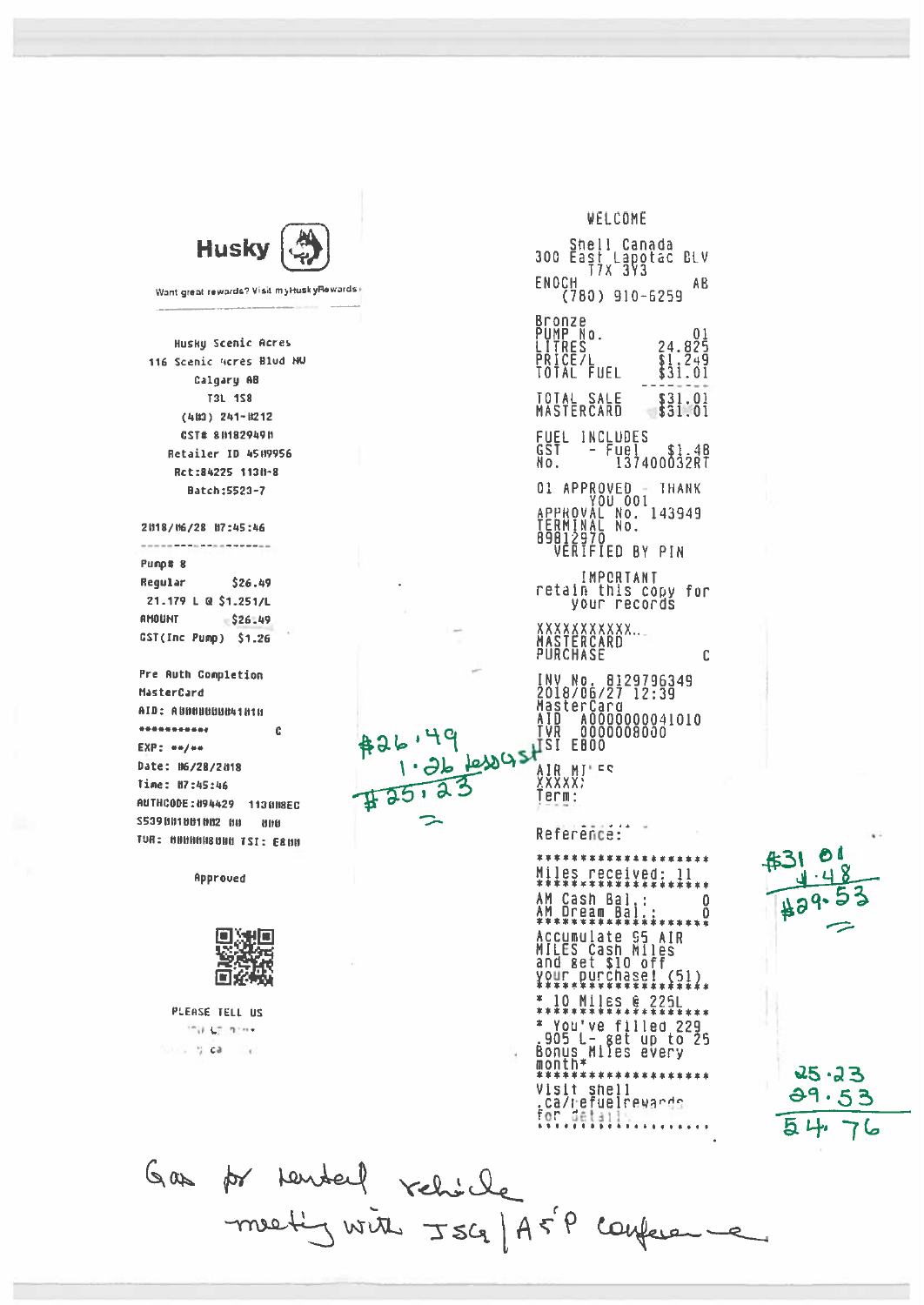| EDMCAL 12:00 YYC.                        | 4 hrs 5 mins | <b>Adult</b> | \$72.38 | \$76.00 |
|------------------------------------------|--------------|--------------|---------|---------|
| Assigned to: 09A                         |              |              |         |         |
| Departs Edmonton (EDMTO / ETO 10014      |              |              |         |         |
| 104 St) at 12:00 on 2018-10-12.          |              |              |         |         |
| Arrives Calgary (CALTO / CTO 205 9       |              |              |         |         |
| Ave SE) at 16:05 on 2018-10-12. (4 hrs 5 |              |              |         |         |
| mins)                                    |              |              |         |         |
|                                          |              |              |         |         |

|                          |                              |                             |               | <b>Base Price:</b>                | \$144.76 |
|--------------------------|------------------------------|-----------------------------|---------------|-----------------------------------|----------|
|                          |                              |                             |               | <b>Discounts:</b>                 | \$0.00   |
| <b>Payments Received</b> |                              |                             |               | <b>Service</b><br><b>Charges:</b> | \$0.00   |
| <b>DATE</b>              | <b>GUEST</b>                 | <b>REFERENCE</b>            | <b>AMOUNT</b> | GST:                              | \$7.24   |
| 2018-08-<br>31           | Cara-Lynn<br><b>Stelmack</b> | <b>MasterCard</b><br>****** | \$<br>152.00  | Invoice<br><b>Total:</b>          | \$152.00 |
|                          |                              | 144.76                      |               | <b>Payments</b><br>Received:      | \$152.00 |
|                          | To conduct.<br>nieureus n    | 7.24<br>F152.0D             | $6068276$     | <b>Balance Due:</b>               | \$0.00   |

# PLEASE NOTE THAT <sup>A</sup> PAPER TICKET IS NOT REQUIRED FOR CHECK-IN. PLEASE CHECK IN 15 MINUTES PRIOR TO DEPARTURE

TERMS: DUE UPON RECEIPT GST# BN139981476 Please note that the maximum luggage allowance per person is 4 pieces including carry on bags, and stowed luggage underneath the coach. Carry on bags include purses, backpacks and laptop bags. Additional luggage will incur additional fees. If you wish to time change, date change, or cancel for a full refund - 30 minutes notice prior to A.M departures; <sup>3</sup> hours notice prior to P.M. departures must be <sup>g</sup>iven. December15- January <sup>5</sup> to cancel or make any changes to <sup>a</sup> reservation we require <sup>24</sup> hours notice. Failure to provide proper notice makes the trip non refundable & will result in an additional change fee for <sup>a</sup> date / time change. Failure to arrive on time or no showing for your departure will result in forfeit of full fare unless rebooked within <sup>30</sup> days for <sup>a</sup> change fee. \*\*Red Arrow will not be responsible for the loss of or damage to checked luggage in excess of stated maximum liability. In addition, Red Arrow does not accept liability to loss of or damage to unchecked baggage carried on board. For the full policy, please visit www.redarrow.ca or view the policy posted on our information boards at our Ticket Offices\*\* "Red Arrow reserves the right to check ID. or perform carry-on baggage checks at any time" Corporate Billing Accounts: Payment due <sup>30</sup> days after completion of trip.

If you wish to change or cancel your booking, <sup>p</sup>lease contact <sup>a</sup> Passenger Experience Representative at 1-800-232-1958.

Thank you for booking with Red Arrow Motorcoach. We appreciate your business!

Our Core Values: Safety I Customer Service I Resourcefulness I Integrity | Positive Attitude I Team Work I Loyalty | Accountability I Respect <sup>I</sup> Dedication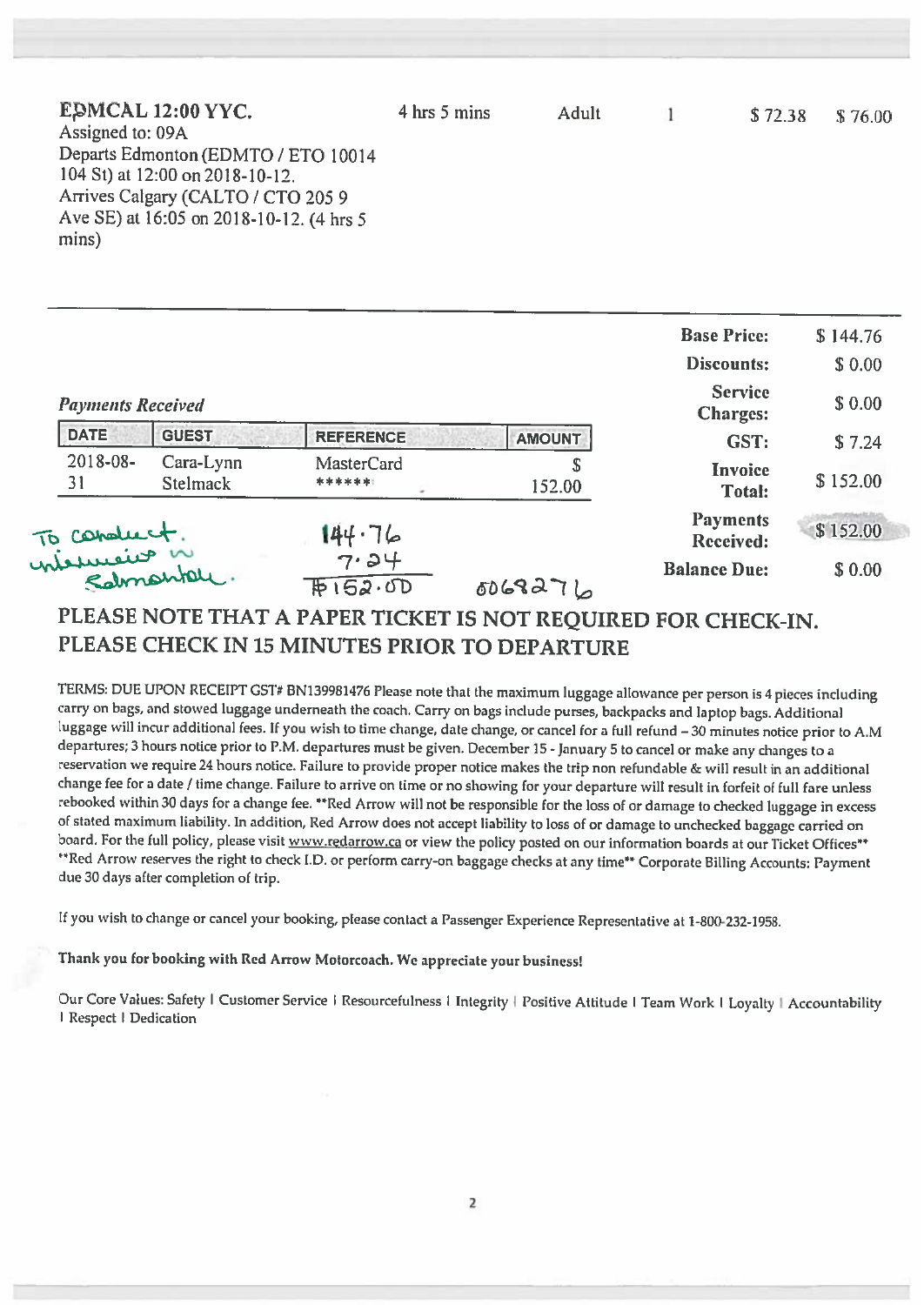Audrey Palmer

From: Chelsea Hendricks September-11-18 1:24 PM<br>To: Audrey Palmer To:  $\begin{array}{ccc}\n\text{Audrey Palmer} \\
\text{Subject:} \\
\text{TW: Red Arrow}\n\end{array}$ FW: Red Arrow Itinerary/Receipt

Please find the Red Arrow receipt below. <sup>I</sup> am assuming it is Cara's receipt, as <sup>I</sup> have already sent mine. © Sending the other receipts shortly.

From: Red Arrow Reservations [mailto:itinerary@redarrow.ca] Sent: Friday, August 31, <sup>2018</sup> 9:41 AM To: Chelsea Hendricks Subject: Red Arrow Itinerary/Receipt



**INVOICE** 

2018-08-3

You can reach us at:

Website User Corporate Sales

| ORDER#  | <b>ORDERED</b> | CUSTOMER# P.O. | <b>GROUP</b><br><b>NAME</b> |            | DEPARTING RETURNING | <b>SALES</b><br><b>REP</b> | <b>SALES</b><br><b>AGENT</b> |
|---------|----------------|----------------|-----------------------------|------------|---------------------|----------------------------|------------------------------|
| 1832763 | 2018-08-       |                |                             | 2018-10-09 | $2018 - 10 - 12$    |                            | Website<br>Jser              |

Travellers:

Steimack)Cara-Lynn

| <b>PRODUCT DESCRIPTION</b>                                                                                                                                                                                 | <b>DURATION</b> | <b>OCCUPANCY</b> | QTY | <b>PRICE/UNIT</b> | <b>BILLED</b> |
|------------------------------------------------------------------------------------------------------------------------------------------------------------------------------------------------------------|-----------------|------------------|-----|-------------------|---------------|
| CALEDM 12:00 YYC.<br>Assigned to: 09A<br>Departs Calgary (CALTO / CTO 205 9<br>Ave SE) at 12:00 on 2018-10-09.<br>Arrives Edmonton (EDMTO / ETO 10014<br>104 St) at 16:05 on 2018-10-09. (4 hrs 5<br>mins) | 4 hrs 5 mins    | Adult            |     | \$72.38           | \$76.00       |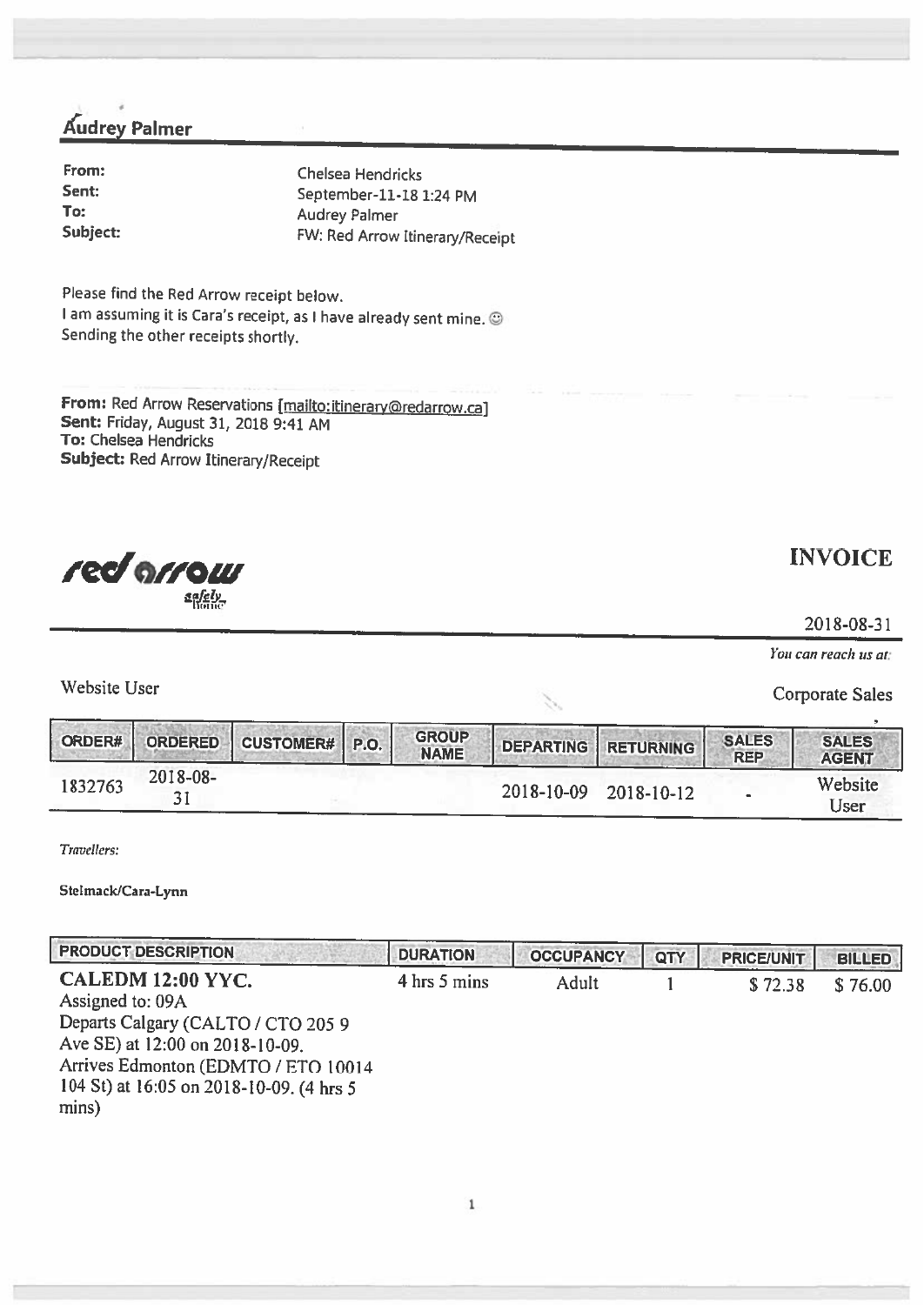### Office of the Information and Privacy Commissioner of Alberta Cara-Lynn Stelmack, Director- Mediation & Investigation Expenses Processed October 1,2018 - November 30, 2018

## Travel Expenses

| <b>Date Expenses</b><br><b>Incurred</b> | <b>Destination</b> | <b>Description/Rationale</b>                            | Transportation | <b>Accommodation</b> | Per Diems<br>(no receipts) | <b>Meals</b><br>receipts) | <b>Other</b> | <b>Total</b> |
|-----------------------------------------|--------------------|---------------------------------------------------------|----------------|----------------------|----------------------------|---------------------------|--------------|--------------|
| Oct 9-12                                | Edmonton, AB       | Attended interviews and Alberta Health Services meeting |                | 530.25               |                            | 41.40                     | 28.98        | 600.63       |
| <b>Total</b>                            |                    |                                                         |                | 530.25               |                            | 41.40                     | 28.98        | 600.63       |

1Transportation includes; airfare, mileage, rental vehicle, Red Arrow

<sup>2</sup> Where receipts are not provided, Government of Alberta approved per diem meal rates and daily incidental rates are claimed.

<sup>3</sup> "Other" includes taxis, parking, telephone long distance, gas and other sundry travel costs supported by receipts.

| <b>Date Expenses</b><br><b>Incurred</b> | and in the local and the form of the con-<br><b>CONTRACTOR</b><br>___<br><b>Description/Rationale</b><br>The Court of the Second Court and the County of the County of the County of | <b>Hospitality</b> | <b>Working</b><br><b>Session</b> | <b>Total</b> |
|-----------------------------------------|--------------------------------------------------------------------------------------------------------------------------------------------------------------------------------------|--------------------|----------------------------------|--------------|
| <b>Total</b>                            |                                                                                                                                                                                      |                    |                                  |              |
| <b>Total Expenses</b>                   |                                                                                                                                                                                      |                    |                                  | 600.63       |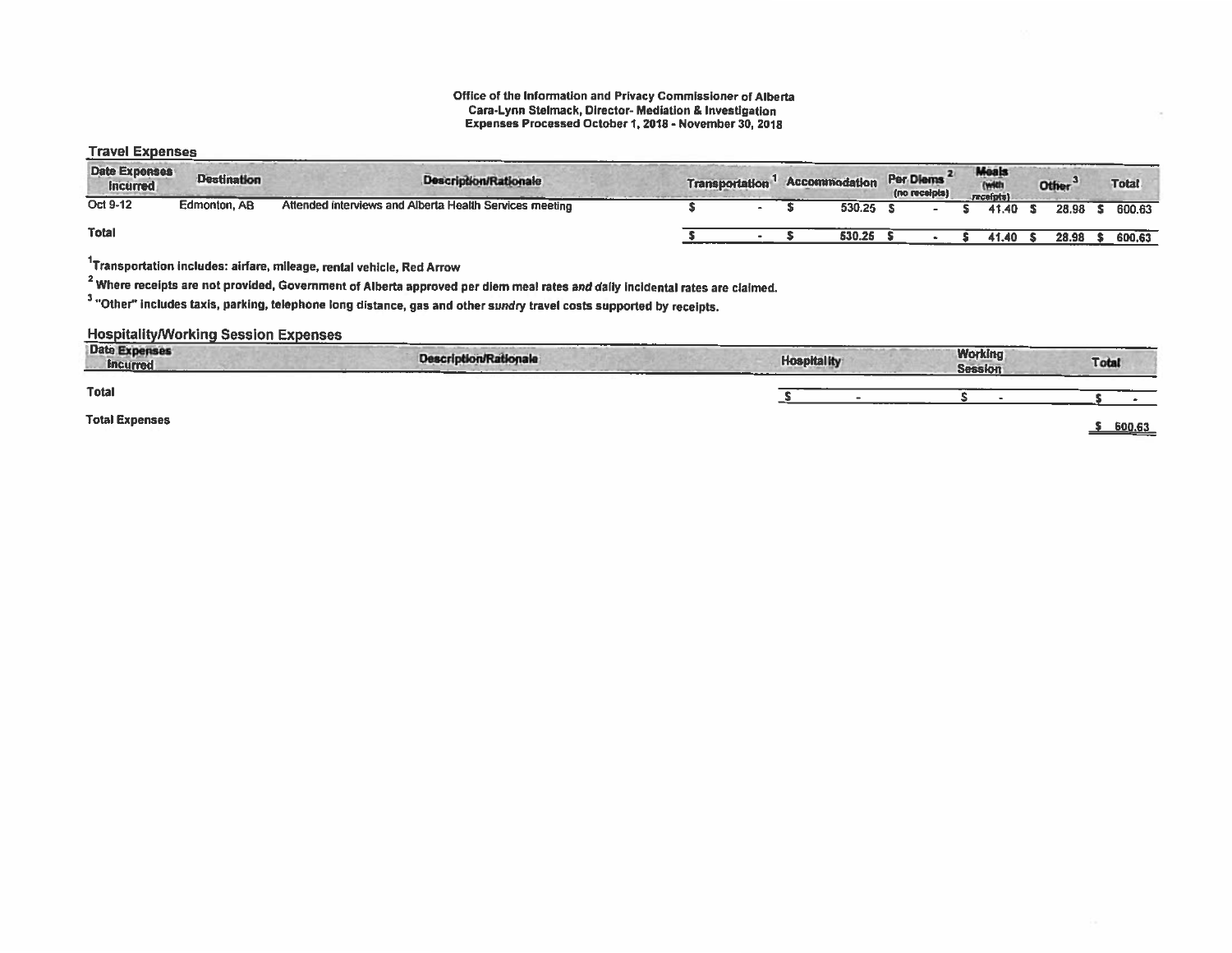**MATF** HOTEL

Cara-lynn Stelmack<br>Suite 2460 801 6th Ave Sw<br>Calgary AB t2p3w2<br>Canada Canada Departure Date : 10-12-18

| Room No.       | : 0808           |
|----------------|------------------|
| Arrival        | $: 10 - 09 - 18$ |
| Departure Date | $: 10 - 12 - 18$ |
| Folio No.      | : 4066274        |
|                |                  |

Company Name: Conf. No. Conf. No. Conf. No. Conf. No. Conf. No. Conf. No. Conf. No. 2014<br>Group Name: P.O. No. 2014  $\frac{1}{4}$  $\ddot{\cdot}$ 

INVOICE

Ŷ,

| <b>Date</b>    | <b>Description</b>               |                                  |
|----------------|----------------------------------|----------------------------------|
|                |                                  | <b>Charges</b><br><b>Credits</b> |
| 10-09-18       | Room Revenue                     |                                  |
| 10-09-18       | Destination Marketing Fee        | 165.00                           |
| 10-09-18       | Room GST                         | 4.95                             |
| 10-09-18       | <b>Tourism Levy</b>              | 8.50-0 <sup>2+</sup>             |
| $10 - 10 - 18$ | Mz. Lounge - Dinner              | 6.80                             |
|                | Room# 0808 : CHECK# 701          | 221.74                           |
| $10 - 10 - 18$ | Room Revenue                     |                                  |
| $10 - 10 - 18$ | <b>Destination Marketing Fee</b> | 165,00                           |
| $10 - 10 - 18$ | Room GST                         | 4.95                             |
| 10-10-18       | <b>Tourism Levy</b>              | ⊤ کرے۔05.5                       |
| $10 - 11 - 18$ | Mz. Lounge - Dinner              | 6.80                             |
|                | Room# 0808 : CHECK# 856          | 2221.74                          |
| $10 - 11 - 18$ | Room Revenue                     |                                  |
| $10 - 11 - 18$ | <b>Destination Marketing Fee</b> | 165,00                           |
| $10 - 11 - 18$ | Room GST                         | 4.95                             |
| $10 - 11 - 18$ | <b>Tourism Levy</b>              | $8.50 - 65$                      |
| $10 - 11 - 18$ | Mastercard                       | 6,80                             |
|                |                                  | 599,23                           |

$$
441.40
$$
\n
$$
43.08
$$
\n
$$
443.48
$$
\n
$$
443.48
$$
\n
$$
443.48
$$
\n
$$
443.48
$$
\n
$$
443.48
$$
\n
$$
443.48
$$
\n
$$
443.48
$$
\n
$$
443.48
$$

| BEVIEWED<br>NOV 07 2018   | Page No. 1 of 1 |
|---------------------------|-----------------|
| PCard Holder Initial:     |                 |
| PCard Run Date: Oct 30/18 |                 |
|                           |                 |

Total Credits 599.23

Balance 0.00

Total Charges 599.23

<sup>10640100</sup> Ave NW, Edmonton, AS <sup>153</sup> 3N8 Phone. (780) 429-2861 www.matdxedmonton.com G.S.T. #721109924 RT <sup>0001</sup>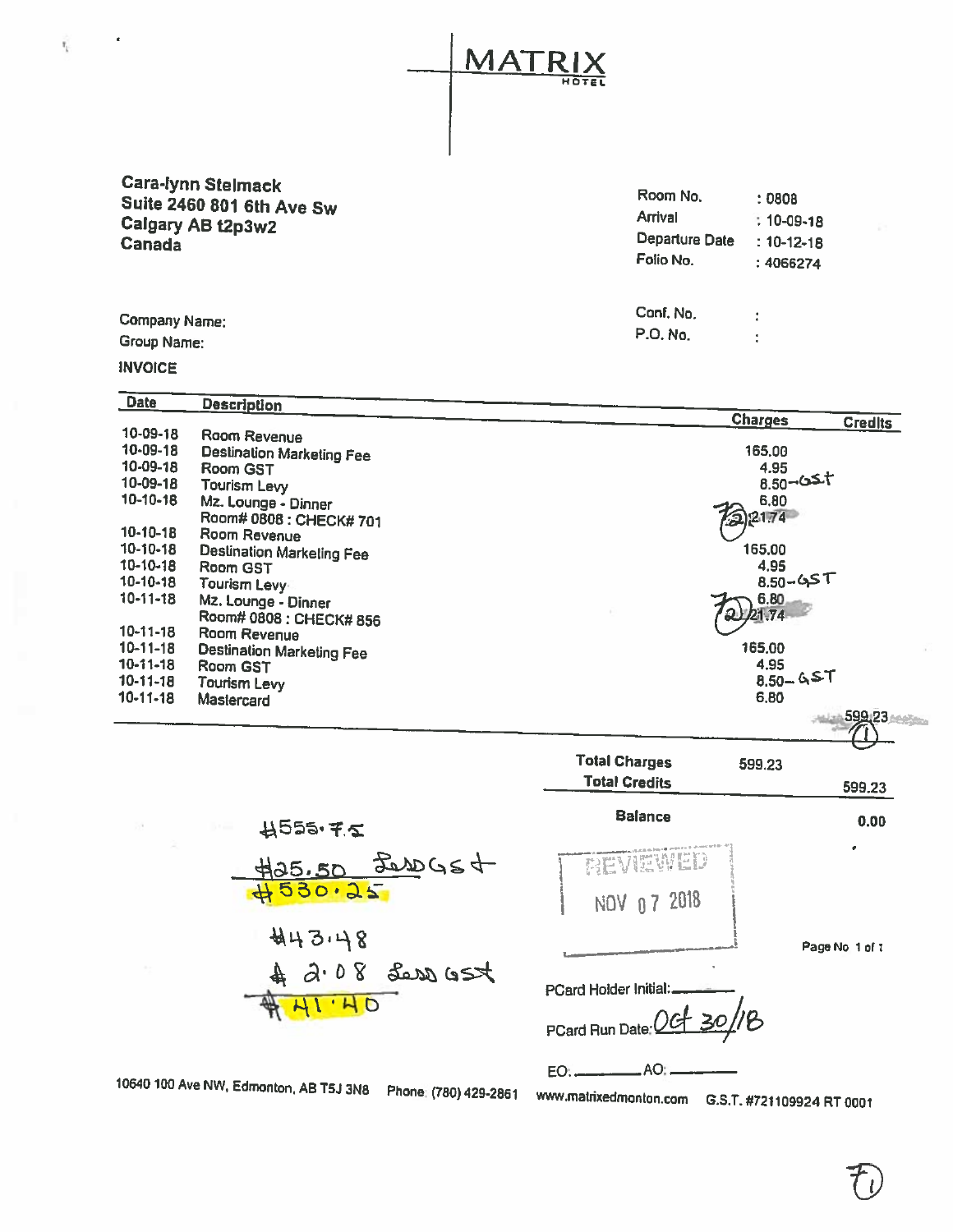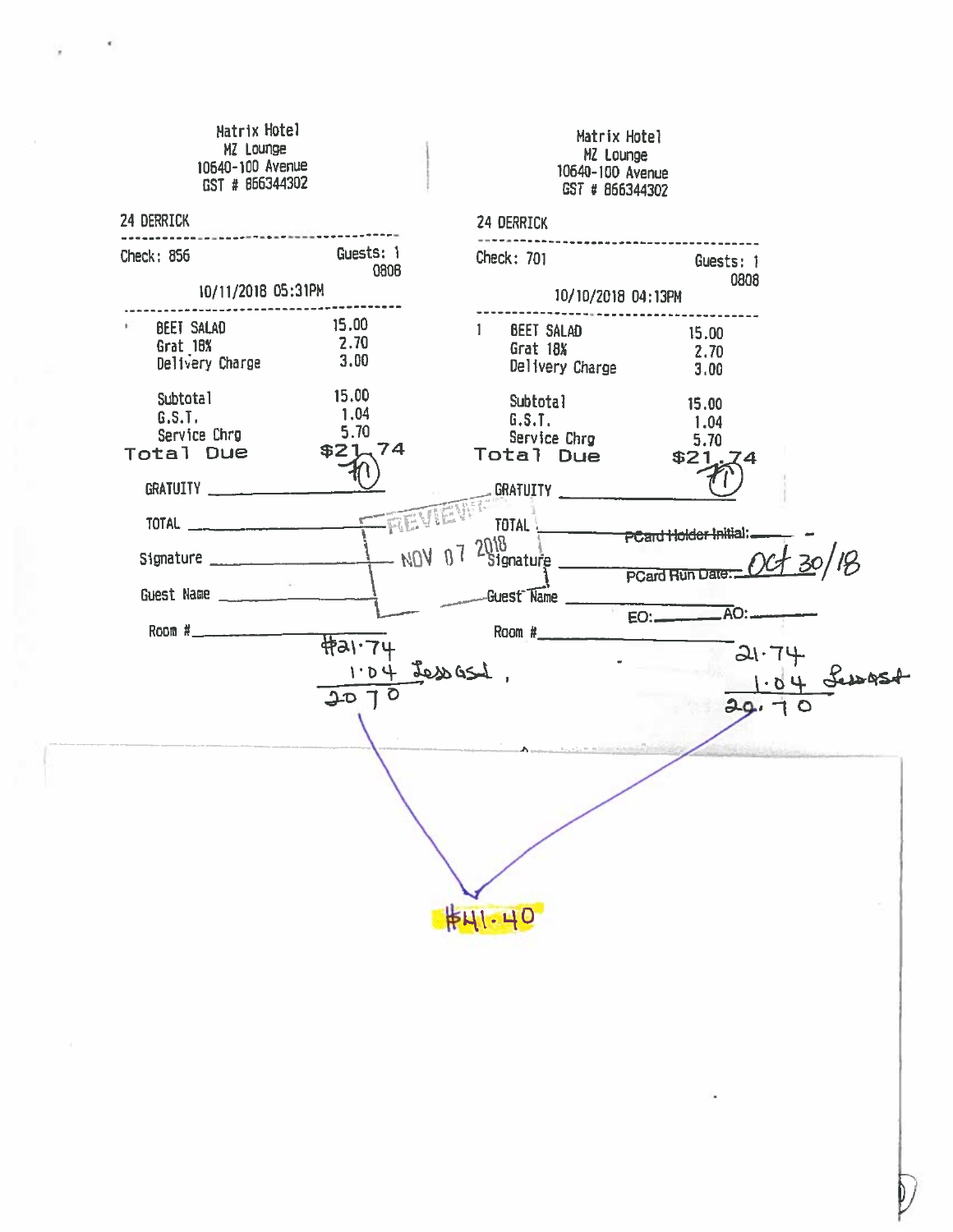### CALGANYUNTEDCABS=1580 #8 5060 10TH ST NET2En.7 CALGARY  $\mathbf{A}\mathbf{B}$ 27041145 QW2704114501

## **SALE**

 $15.5820$ 10-09-2018  $\epsilon_{\rm H} = \frac{d}{2}$  , then  $\epsilon_{\rm H} = 0.66$  .  $-55$  $-$  and fype  $\pm$ Exp. Dats  $\chi$ Name  $I$ A6000000031010 **VISA CREDIT** 

Trace # 490006  $Inv. # 976$ Auth # 046201 FIRN 001050005

Sale \$6.30 Tp \$2.00 **TOTAL** \$8.30



F ü.

 $\epsilon$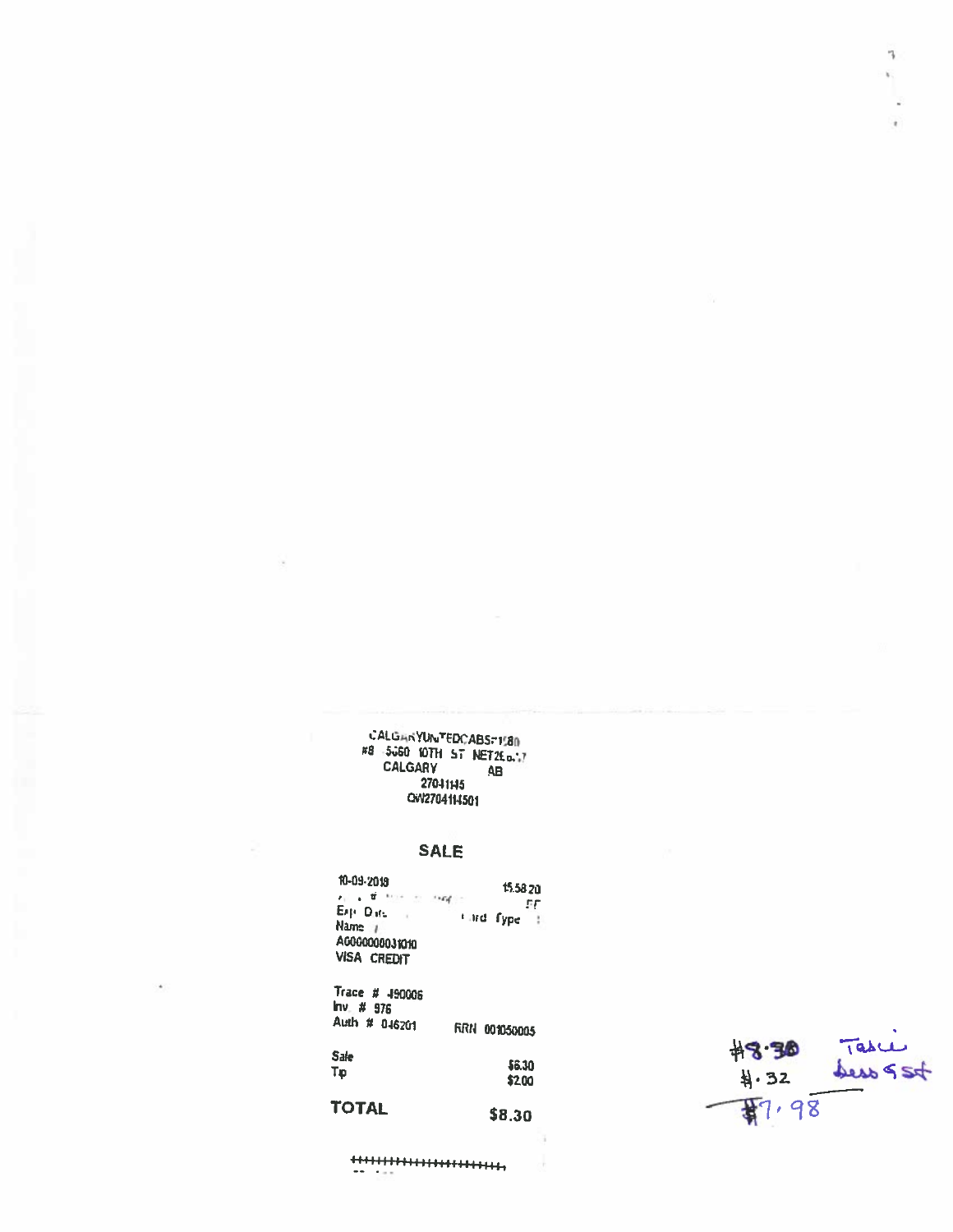### Office of the Information and Privacy Commissioner of Alberta Cara-Lynn Stelmack, Director- Mediation & Investigation Expenses Processed February 1,2019 -March 31, 2019

## Travel Expenses

| <b>Date Expenses</b><br><b>Incurred</b> | <b>Destination</b> | <b>Description/Rationale</b>                    | <b>Transportation</b> | Accommodation | Per Diems<br>(no receipts) | <b>Meals</b><br>(with<br>receipts) | Other <sup>*</sup> | <b>Total</b>       |
|-----------------------------------------|--------------------|-------------------------------------------------|-----------------------|---------------|----------------------------|------------------------------------|--------------------|--------------------|
| Feb 5-10/19                             | Victoria, BC       | Attended Reboot Privacy and Security Conference | 342.51                | 534.75        | 50.20                      | 37.29                              |                    | 199.92 \$ 1.164.67 |
| <b>Total</b>                            |                    |                                                 | 342.51                | 534.75        | 50.20                      | 37.29                              | 199.92             | \$1,164.67         |

 $1$ Transportation includes: airfare, mileage, rental vehicle, Red Arrow

<sup>2</sup> Where receipts are not provided, Government of Alberta approved per diem meal rates and daily incidental rates are claimed.

"Other" includes taxis, parking, telephone long distance, gas and other sundry travel costs supported by receipts.

| -----<br><b>Date Expenses</b><br><b>Incurred</b> | <b>Description/Rationale</b><br>______________ | and the company of the company of<br><b>Hospitality</b> | <b>Working</b><br><b>Session</b> | Total    |
|--------------------------------------------------|------------------------------------------------|---------------------------------------------------------|----------------------------------|----------|
| <b>Total</b>                                     |                                                |                                                         |                                  |          |
| <b>Total Expenses</b>                            |                                                |                                                         |                                  | 1,164.67 |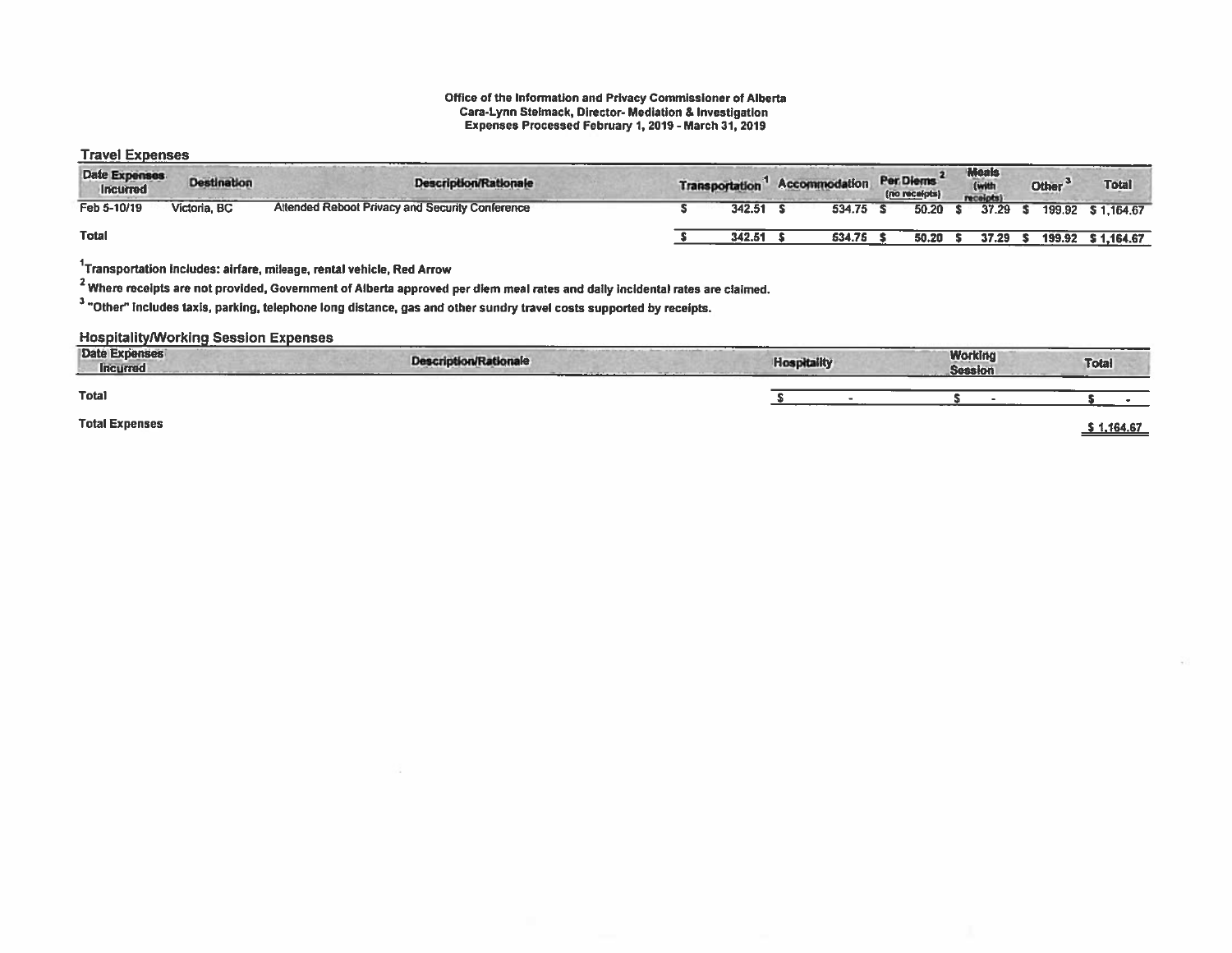

## Page 1 of 2



ittps://www.westjet.com/booking/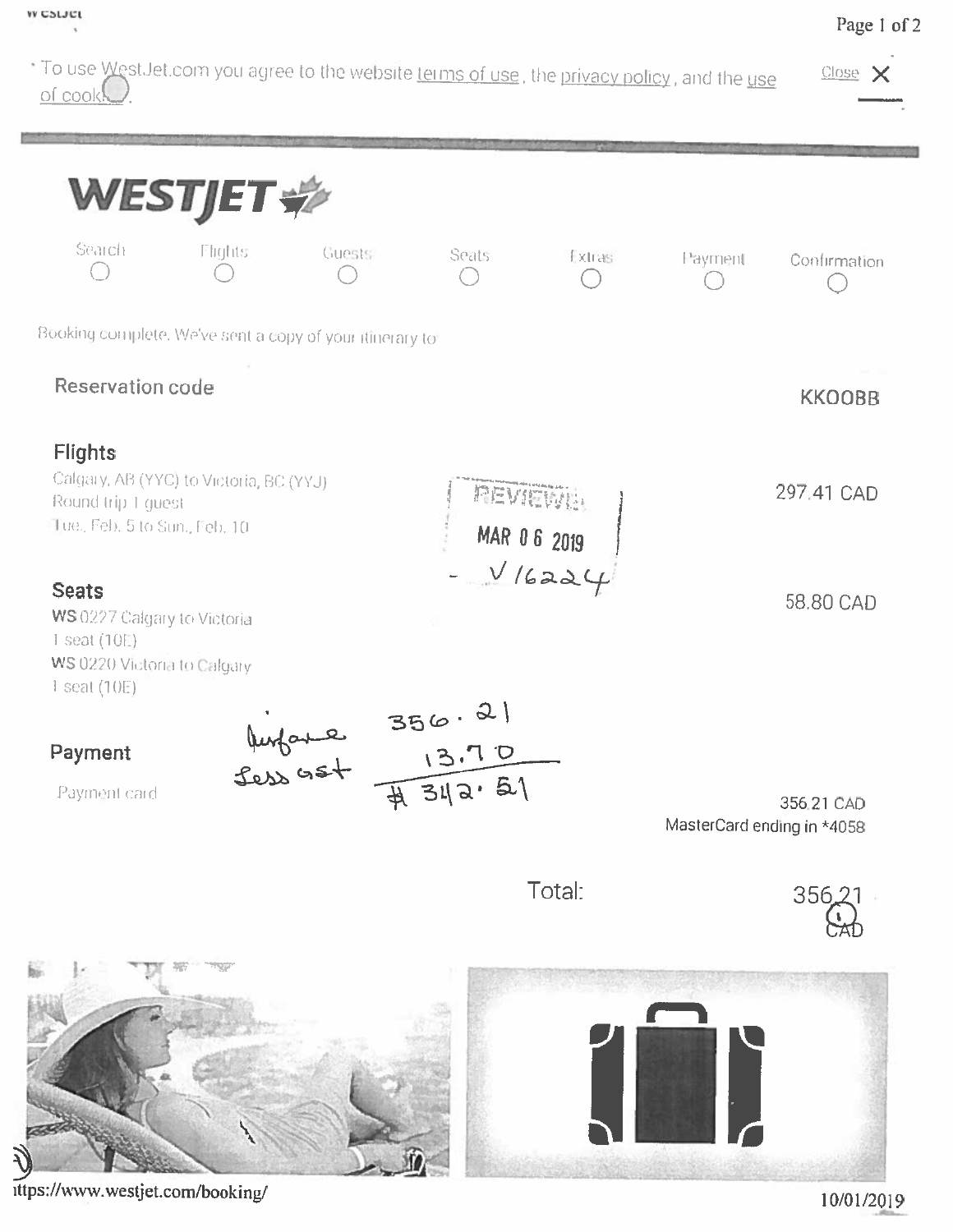

721 Government Street Victoria. BC VBW 1W5 Page # <sup>1</sup> of <sup>2</sup>

Room : 516  $EMPRESS$  Folio# 2133 T250384 <sup>8111</sup> F250381 <sup>4334</sup> Group Name Privacy & Security Conference Gov <sup>201</sup> G.S.T. / 1-1ST, Registration # 84193-3179

Reboot Communications Ltd. Ms Cara Stelmack<br>2460, 801 6th Ave SW<br>Calgary AB T2P3W2 Canada

| Reference No. |  |
|---------------|--|
|---------------|--|

| Arrival   | 02/05/19 |
|-----------|----------|
| Departure | 02/10/19 |

| Date     | <b>Description</b>               | <b>Additional Information</b> |          | <b>Charges</b>                                                      | <b>Credits</b>           |
|----------|----------------------------------|-------------------------------|----------|---------------------------------------------------------------------|--------------------------|
| 02/05/19 | In Room Dining                   | Room# 516 : CHECK# 327699     | <b>T</b> |                                                                     |                          |
| 02/05/19 | Room Charge                      |                               |          | 39.06                                                               |                          |
| 02/05/19 | <b>Destination Marketing Fee</b> |                               |          | 159.00                                                              |                          |
| 02/05/19 | Hotel Room Tax                   |                               |          | 1,59                                                                |                          |
| 02/05/19 | Room GST                         |                               |          | 17.66                                                               |                          |
| 02/06/19 |                                  |                               |          | 8.03                                                                |                          |
|          | Room Charge                      |                               |          | 159.00                                                              |                          |
| 02/06/19 | <b>Destination Marketing Fee</b> |                               |          | 1.59                                                                |                          |
| 02/06/19 | Hotel Room Tax                   |                               |          | 17.66                                                               |                          |
| 02/06/19 | Room GST                         |                               |          | R <sub>0</sub>                                                      |                          |
| 02/07/19 | In Room Dining                   |                               |          |                                                                     |                          |
| 02/07/19 | Room Charge                      |                               |          |                                                                     | PERSONAL<br>NOT EXPENSED |
| 02/07/19 | <b>Destination Marketing Fee</b> |                               |          | 159.00                                                              |                          |
| 02/07/19 | Hotel Room Tax                   |                               |          | 1.59                                                                |                          |
| 02/07/19 | Room GST                         |                               |          | 17.66                                                               |                          |
|          | $\mathbf{A}=\mathbf{a}$ .        |                               |          | 8.03                                                                |                          |
|          |                                  |                               |          | $\mathcal{L} = \mathcal{L} \mathcal{L} \mathcal{L}$<br>$\mathbf{1}$ |                          |

$$
-424+10
$$

$$
1401e14558.84
$$
\n
$$
\frac{362684}{145534.72}
$$
\n
$$
\frac{34.69}{1534.72}
$$
\n
$$
\frac{1.86}{1.86}
$$
\n
$$
\frac{322}{137.29}
$$

$$
\begin{array}{c|c}\n\hline\n\text{MAR 06 2019}\n\end{array}
$$
\n
$$
\begin{array}{c}\n\hline\n\text{MAR 06 2019}\n\end{array}
$$

 $-114$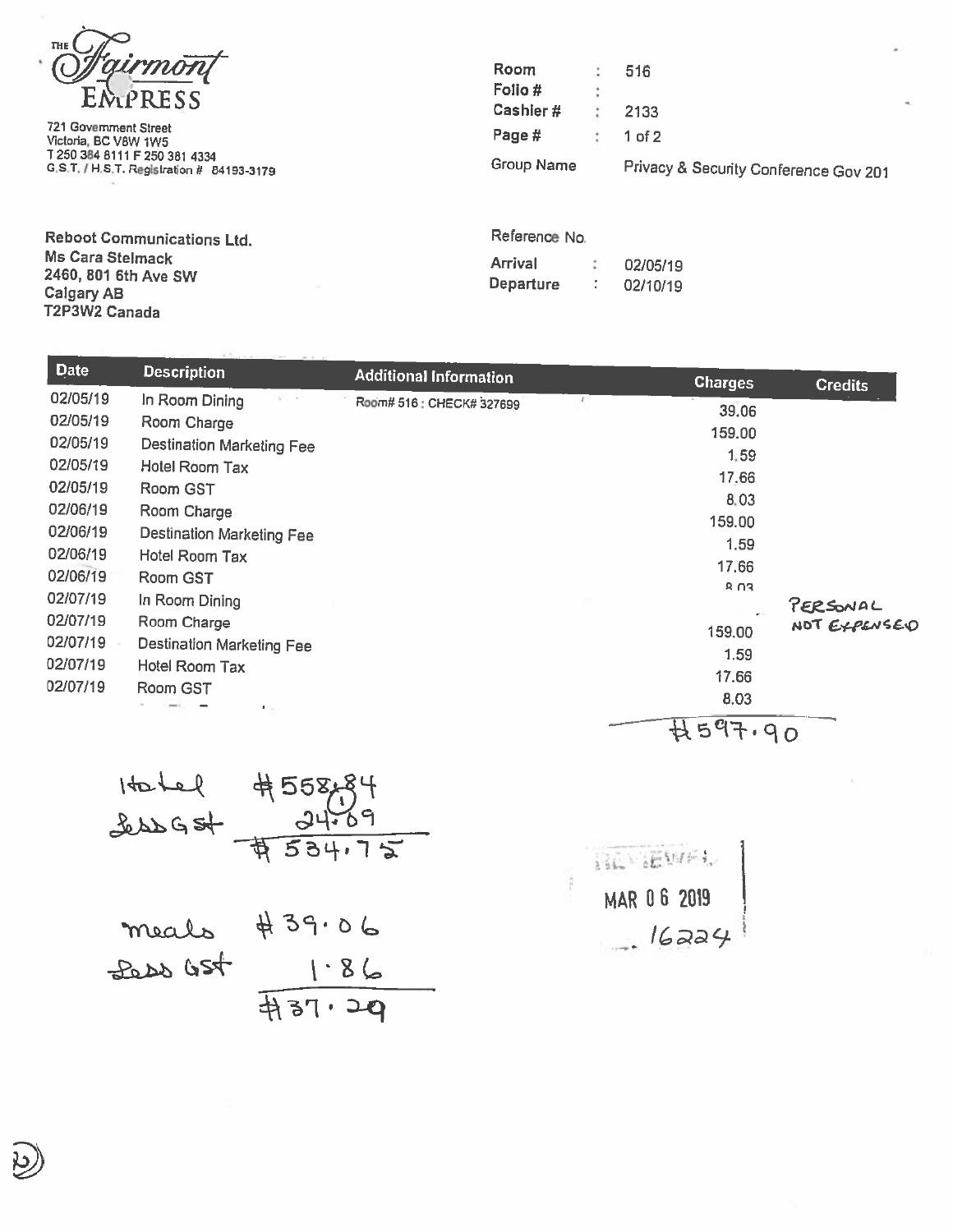| REVIEWED<br>MAR 0 5 2019                |                                                                                                                                                                                                                                          | <b>Booking Details</b>                                             | RE<br><b>MAR 0 5 2019</b>               |
|-----------------------------------------|------------------------------------------------------------------------------------------------------------------------------------------------------------------------------------------------------------------------------------------|--------------------------------------------------------------------|-----------------------------------------|
|                                         |                                                                                                                                                                                                                                          | For Cara-Lynn Stelmack (clstelmack@oipc.ab.ca) PCard Holder Initia |                                         |
|                                         |                                                                                                                                                                                                                                          |                                                                    | rnazo                                   |
|                                         |                                                                                                                                                                                                                                          |                                                                    | PCard Run                               |
|                                         |                                                                                                                                                                                                                                          |                                                                    | EO:                                     |
| Error! Filename not specified.          |                                                                                                                                                                                                                                          | 17:45 - Departure to Victoria - FL2 - Feb 052019 -                 |                                         |
|                                         | 1 (Adults)                                                                                                                                                                                                                               |                                                                    |                                         |
| <b>Booked By:</b>                       | YYJ Airport Shuttle -- Internet User                                                                                                                                                                                                     |                                                                    |                                         |
|                                         |                                                                                                                                                                                                                                          |                                                                    |                                         |
| Pick up:                                | Airport - Victoria International (YYJ) - 17:45                                                                                                                                                                                           |                                                                    |                                         |
| terminal.                               | Drop off is located in front of the YYJ Departures terminal. Pickup is located in front of the YYJ Arrivals                                                                                                                              |                                                                    |                                         |
| Drop off:                               | <b>Fairmont Empress-18:30</b>                                                                                                                                                                                                            |                                                                    |                                         |
|                                         | Stop is located on the loop outside the main entrance to the hotel. (721 Government Street).                                                                                                                                             |                                                                    |                                         |
|                                         |                                                                                                                                                                                                                                          |                                                                    | 1 (AD) @ \$20.95<br>$SUBTOTAL = $20.95$ |
|                                         | Actual arrival time at chosen Drop Off Location may vary depending on traffic and which other locations<br>passengers on the departure are disembarking at.<br>Please be ready at 17:45. Our staff will arrive at 17:45 for your pickup. |                                                                    | \$20.95                                 |
|                                         |                                                                                                                                                                                                                                          | Subtotal:                                                          | \$20.95                                 |
|                                         |                                                                                                                                                                                                                                          | Discount(s):<br>Net Sale:                                          | $(S-4.19)$<br>\$16.76                   |
|                                         |                                                                                                                                                                                                                                          | <b>Fuel Surcharge:</b>                                             | \$0.95                                  |
|                                         |                                                                                                                                                                                                                                          | 5% GST:                                                            | \$0.89                                  |
|                                         |                                                                                                                                                                                                                                          | <b>Total:</b>                                                      | \$18.69                                 |
|                                         | Please contact The Wilson's Group Customer Experience Centre over the phone at 1-855-351-4995,<br>(between 07:00-23:00 PST, daily),or email reservations@yyjairportshuttle.com, (between 07:00-19:00 PST,                                | $\tilde{\mathcal{F}}$                                              | Bhatle<br>$-200$ debt $78.$             |
| <b>To make Cancellations/Amendments</b> |                                                                                                                                                                                                                                          |                                                                    |                                         |
|                                         |                                                                                                                                                                                                                                          | $182.21 + 17.71 = B199.92$<br>$\overline{2}$                       |                                         |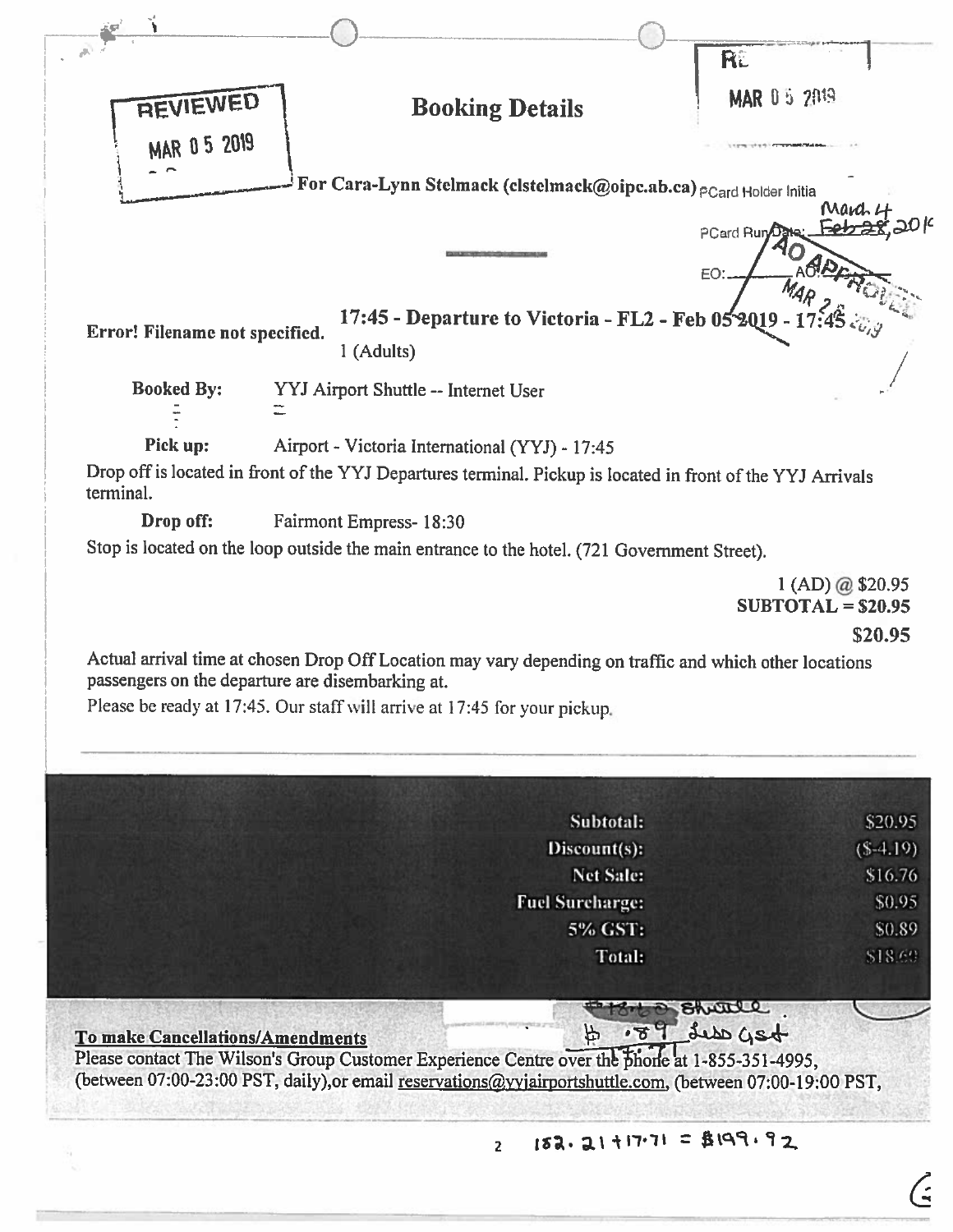JIG MERIDIAN ROAD SE YELLOW CAB CALGARY, AB 12A 1X2 817 FISGARD STREET V8W1R9 314-632-992 TERMINAL 101 **VICTORIA BC** MERCHANT TD: генания» 21852400 1125 **VEHICLE ID IRIVER ID** 9552 GH2185240035 838457935 GST ACCOUNT R TRIP NUMBER 19018942 PASSENGLRS: J. 封封 titt **PURCHASE** 02/05/2019 START: 13:57 END: 14:23 06:51:26  $02 - 10 - 2019$ **PISTANCE: 303.00** RATE:  $\mathbf{1}$ \*\*\*\*\*\*\*\*\*\*\* **RF** Acct # FARE ANOUNT:  $$1, 52, 13$  $**$  /\*\* Card type VI **Exp Date** Y) Name:  $2.E1$ TAX ANOUNT: VISA CREDIT A0000000031010  $7.63$ TIP ANOUNT: TOTAL: 61. 80 Operator: 35 VISA SALE: Тгасе # 6977 MAR 015563 APPROVAL NUMBER Inv. # 388  $22<sub>2</sub>$ **RRN 00179\*** Auth # 037771 **MIKINPASSENGER COPYMISK** \$56.60 Purchase Tillard- (U) REVISION (40.0233-9399 \$5.00 Tip MAY HELHEDKERWROUP.COM MAR 06 2019 \$61.60 Total (001) APPROVED-THANK  $V/L$ 224 YOU XУ AB: Retain this copy for your records Customer copy 61.80 www.yellowcabvictoria.com Tasci 250-381-2222  $2.38$ Des 45t  $459.42$ 

Fabel GI.60<br>Sess 4st 2.37  $459.33$  $\mathbf{r}$  is  $\mathbf{r} = \mathbf{r}$ MAR 06 **BLACK** LIMO & TAXI Try our **ON-DEMAND** Taxi app Connecting you Directly With your Driver alliedblack.com Taxi \$66.10  $ln28$ Date Driver ID Amount Car  $#$ .  $\frac{1}{963.56}$ GST Included #  $59.42$ 

 $63.5$ 59・2  $4139.21$  $7199.92$  $\mathcal{L} \setminus \mathcal{L}$